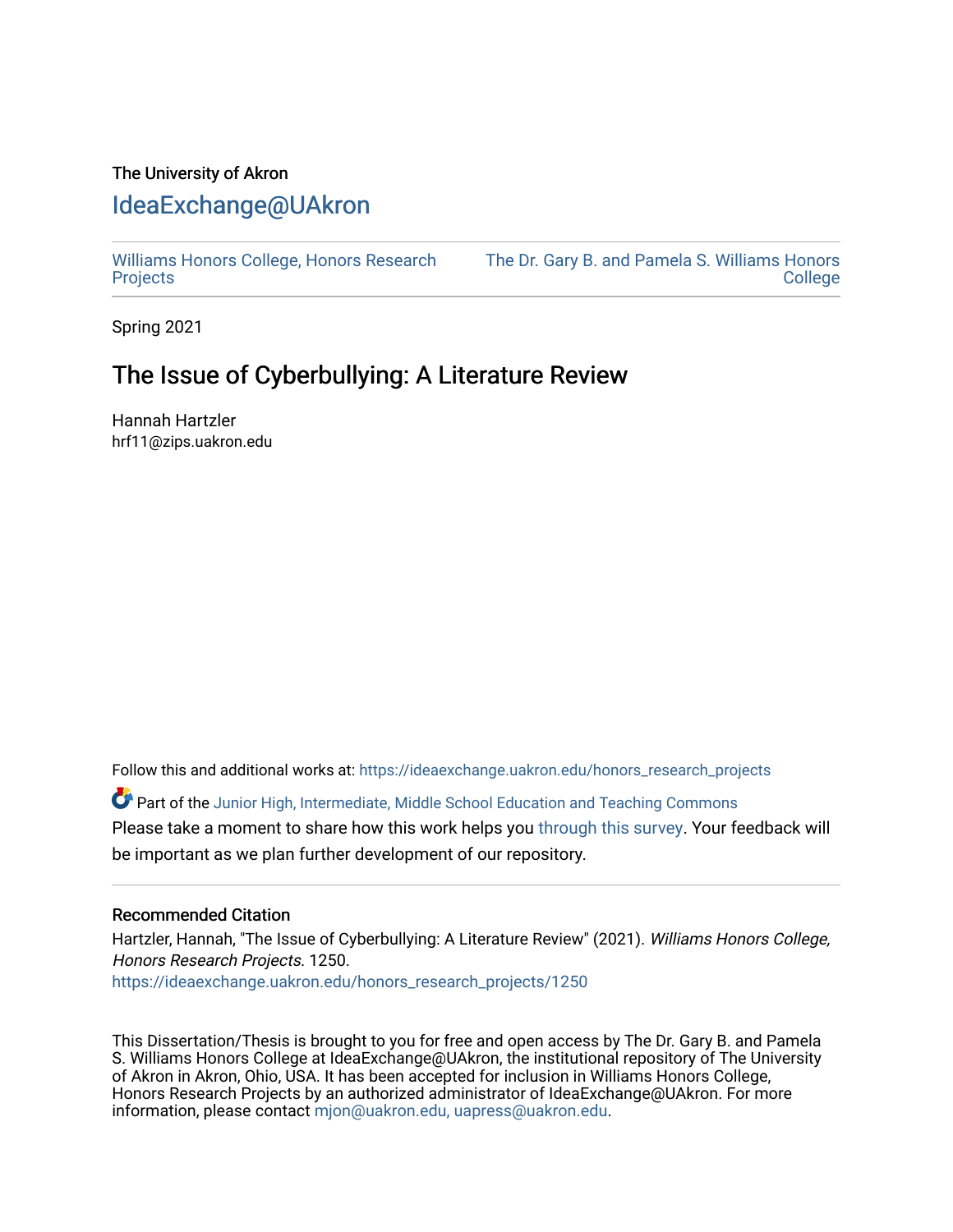Hannah Hartzler

The Issue of Cyberbullying: A Literature Review

Honors Project Sponsor: Dr. Holliday

The University of Akron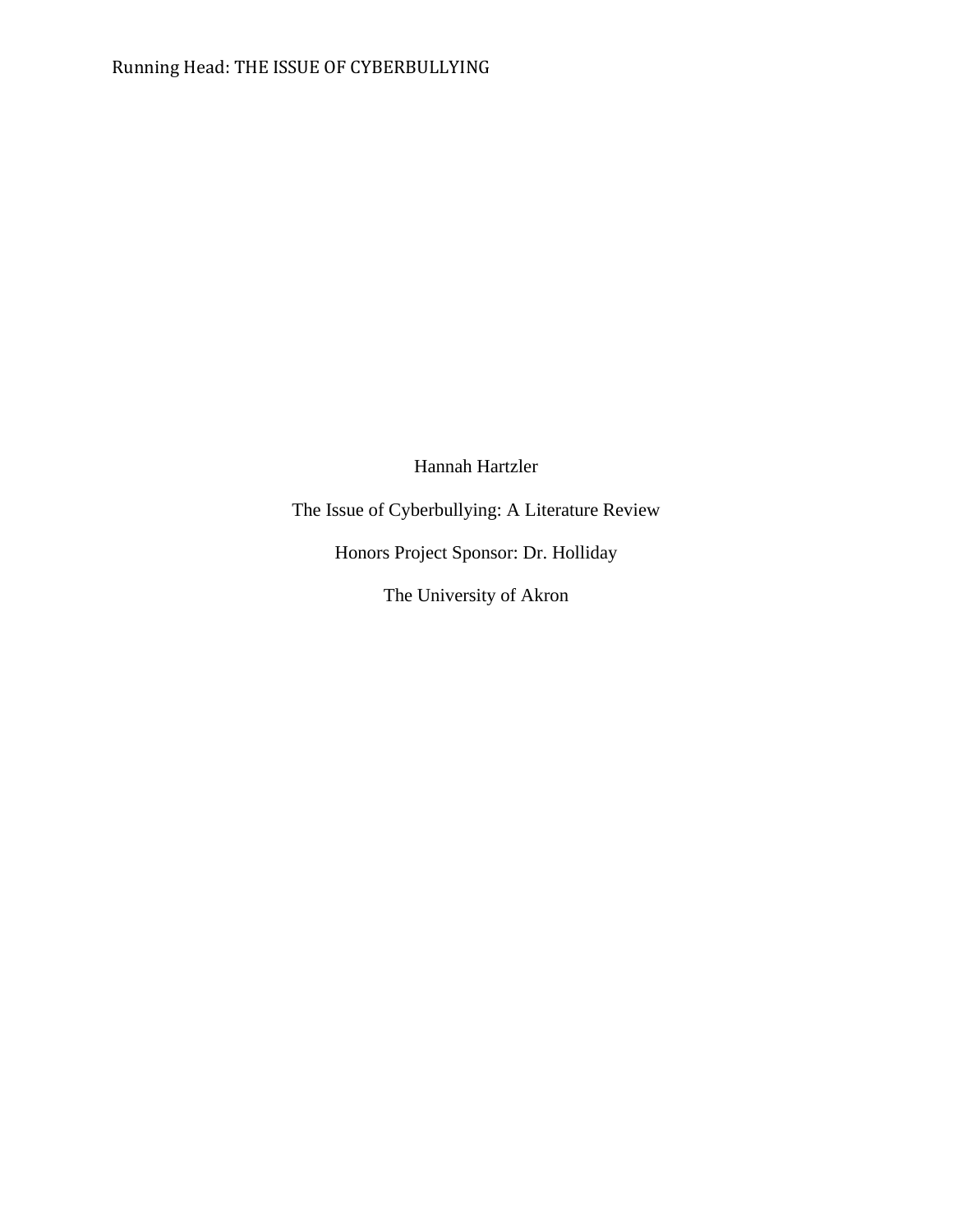### **Introduction**

Many people know about bullying, how it works and the effects that it can have, but not as many people are equally aware of cyberbullying specifically. In fact, when someone says the word bullying, many people will think solely of in-person, direct bullying and disregard cyberbullying. Bullying is defined as, "…unwanted, aggressive behavior among school aged children that involves a real or perceived power imbalance. The behavior is repeated, or has the potential to be repeated, over time," (Stopbullying.gov, 2020). There are four main points that define bullying: 1) it is unwanted, 2) it is aggressive behavior, 3) there is an imbalance of power and 4) it is repeated. A single unintentional act of aggression towards a person is not considered bullying. Stopbullying.gov defines cyberbullying as, "…bullying that takes place over digital devices like cell phones, computers, and tablets," (Stopbullying.gov, 2020). The above definition of bullying can be used to fully clarify cyberbullying. Cyberbullying is unwanted, aggressive behavior, with an imbalance of power, repeated, and done over some type of digital device.

In this paper, I will consider the differences between direct bullying and cyberbullying, statistics that pertain to cyberbullying, the importance of educating ourselves on cyberbullying and ending it, factors regarding who is cyberbullied and who cyberbullies and finally, what teachers can do to help. The purpose of this paper is to review current research in order to help educate teachers on cyberbullying and how they can help.

#### **Review of the Literature**

The review of the literature consisted of ten articles all between 2018 and 2020. The articles were found by using the key word, "cyberbullying," and the Academic Search Complete database with a filter selected for peer-reviewed journals. The other source of information is stopbullying.gov, which states that it is, "A federal government website managed by the U.S.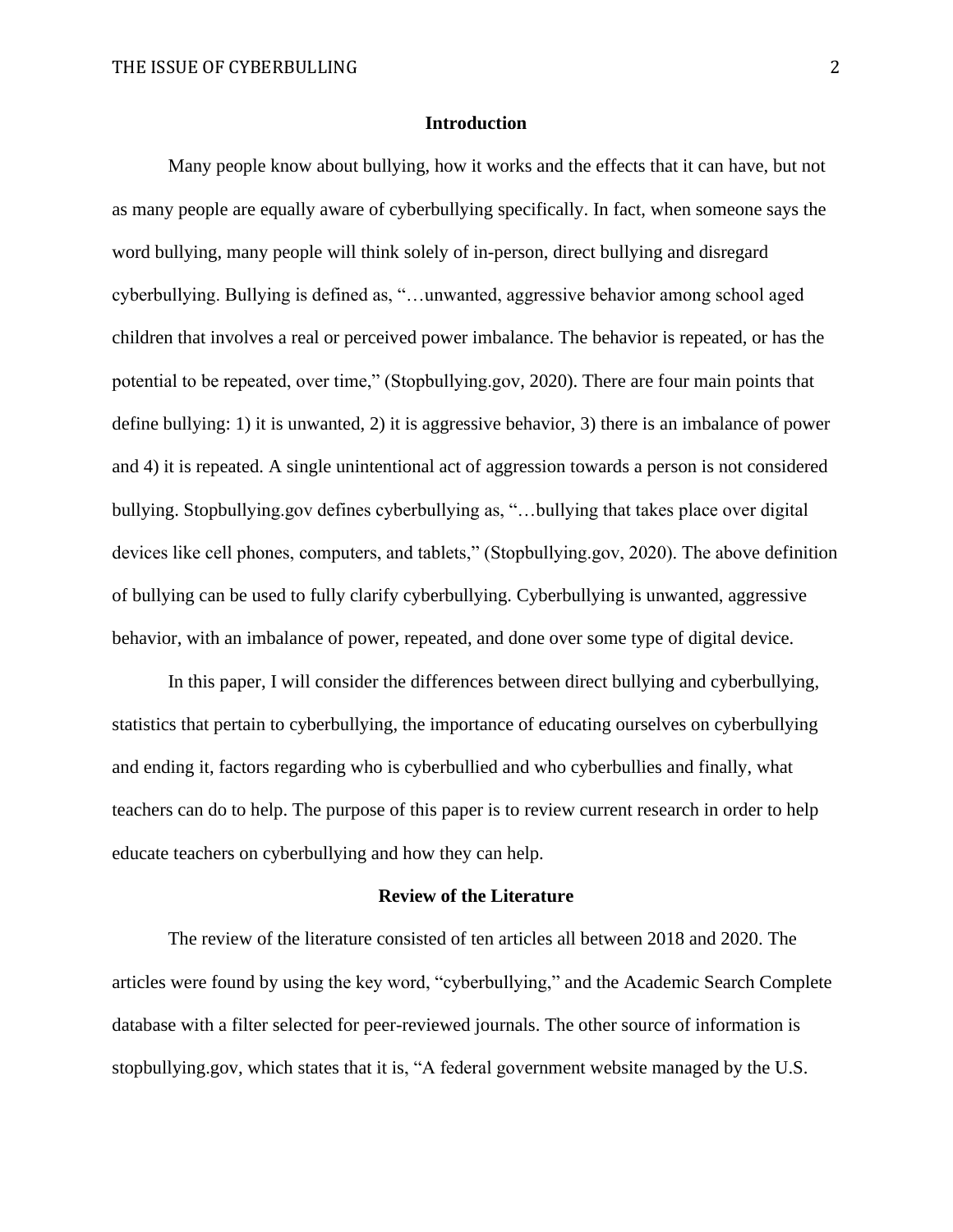Department of Health and Human Services," (Stopbullying.gov, 2020). This website is reviewed consistently to give the most updated information.

Of the ten articles that were reviewed and shown in Table 1, nine of the articles completed their own studies/surveys. The studies and surveys in these articles were completed across the world including countries such as, Germany, Australia, the United Kingdom, Poland, Turkey, Spain and the United States. This shows that cyberbullying is an issue all over the world and not just in the United States. There were different age ranges of the participants, but they typically fell in the 11-21 age range with one study doing a survey with participants ages 18-40. One unique characteristic of one of the studies was that it was focused on students with ADHD (Attention Deficit Hyperactivity Disorder) and those on the Autism Spectrum. Two studies interviewed adults about what they have seen in schools and the prevention methods that are currently in place. The tenth article did not contain a unique study, but instead provided information on cyberbullying by citing 14 other sources.

### **Table 1**

| Author                                      | Title                                                                                                              | Year | Country           | Target group                                 | Findings                                                                                                                                                                                                                                                                                                                                                                                                                    |
|---------------------------------------------|--------------------------------------------------------------------------------------------------------------------|------|-------------------|----------------------------------------------|-----------------------------------------------------------------------------------------------------------------------------------------------------------------------------------------------------------------------------------------------------------------------------------------------------------------------------------------------------------------------------------------------------------------------------|
| Beer,<br>Hawkings,<br>Hewitson &<br>Hallett | "Perpetrators,<br>victims,<br>bystanders and<br>upstanders:<br>cyberbullying<br>in a special<br>school<br>context" | 2019 | United<br>Kingdom | A single<br>senior<br>member of<br>the staff | This study focused on students<br>with ADHD and those on the<br>Autism Spectrum. Through a<br>case study of an incident<br>occurring of a 15 year old<br>sharing a video of a ten year old<br>having a meltdown, it was<br>determined that students with<br>disabilities, are at a high risk of<br>cyberbullying.<br>Also found that two main parts<br>of cyberbullying are an<br>imbalance of power and<br>intentionality. |

#### *Literature Review*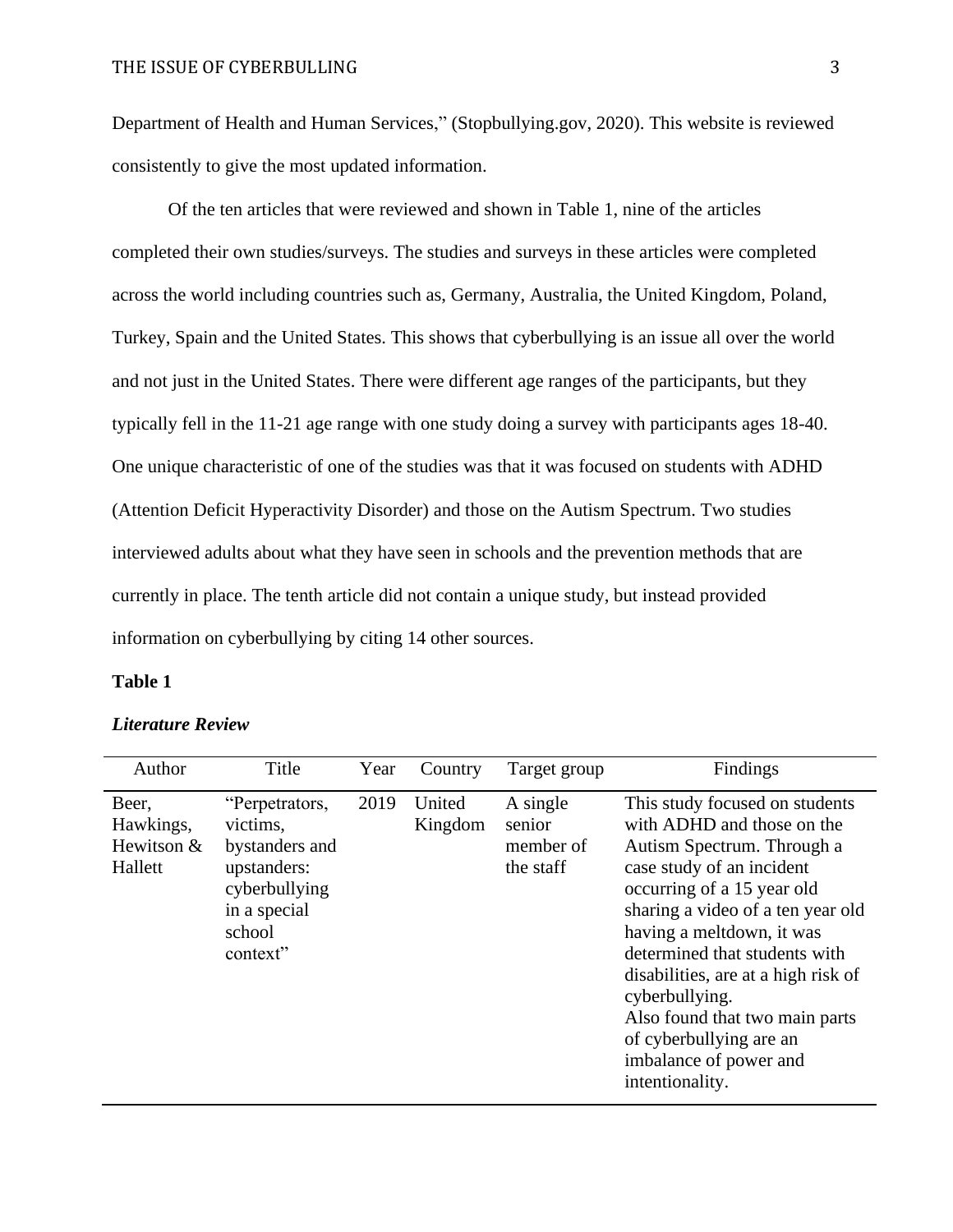# THE ISSUE OF CYBERBULLING 4

| Iranzo,<br>Buelga,<br>Cava, $&$<br>Ortega-<br>Barón | Cyberbullying,<br>psychosocial<br>adjustment,<br>and suicidal<br>ideation in<br>adolescence                                                                                                                              | 2019 | Spain     | $1,062$ ages<br>$12 - 18$                | Study found that cyberbullying<br>is directly and indirectly linked<br>to suicidal thoughts.<br>Researchers used seven<br>different sets of scales with<br>different items to determine the<br>prevalence of different indirect<br>and direct links to<br>cyberbullying. Results found a<br>significant indirect relationship<br>of cyberbullying and suicidal<br>thoughts. This was through<br>perceived stress, loneliness,<br>depressive symptomatology,<br>and psychological distress. |
|-----------------------------------------------------|--------------------------------------------------------------------------------------------------------------------------------------------------------------------------------------------------------------------------|------|-----------|------------------------------------------|--------------------------------------------------------------------------------------------------------------------------------------------------------------------------------------------------------------------------------------------------------------------------------------------------------------------------------------------------------------------------------------------------------------------------------------------------------------------------------------------|
| Janopaul-<br>Naylor &<br>Feller                     | Cyberbullying:<br>Harassment at<br>your fingertips                                                                                                                                                                       | 2019 |           |                                          | This article does not include a<br>study, but instead discusses<br>cyberbullying in different ways.<br>This includes, similarities and<br>differences of cyberbullying<br>and direct bullying,<br>cyberbullying warning signs,<br>and examples of cyberbullying.                                                                                                                                                                                                                           |
| Kırcaburun<br>et al.                                | Problematic<br>online<br>behaviors<br>among<br>adolescents<br>and emerging<br>adults:<br>Associations<br>between<br>cyberbullying<br>perpetration,<br>problematic<br>social media<br>use, and<br>psychosocial<br>factors | 2019 | Turkey    | 804 ages 14-<br>21 and 760<br>ages 18-40 | The purpose of this study was to<br>determine the relationship<br>between cyberbullying and<br>social connectedness,<br>belongingness, depression and<br>self-esteem. The study found<br>that those who are<br>cyberbullying are more likely to<br>be experiencing a lack of social<br>connectedness, feeling as if they<br>do not belong, depressed, and<br>experiencing low self-esteem.                                                                                                 |
| McLoughlin<br>, Spears,<br>Taddeo, &<br>Hermens     | Remaining<br>connected in<br>the face of<br>cyberbullying:<br>Why social                                                                                                                                                 | 2019 | Australia | 229 ages 12-<br>17                       | This study found that 58.5% of<br>those that participated had<br>experienced cyberbullying in<br>some form. Also found that<br>females were more depressed                                                                                                                                                                                                                                                                                                                                 |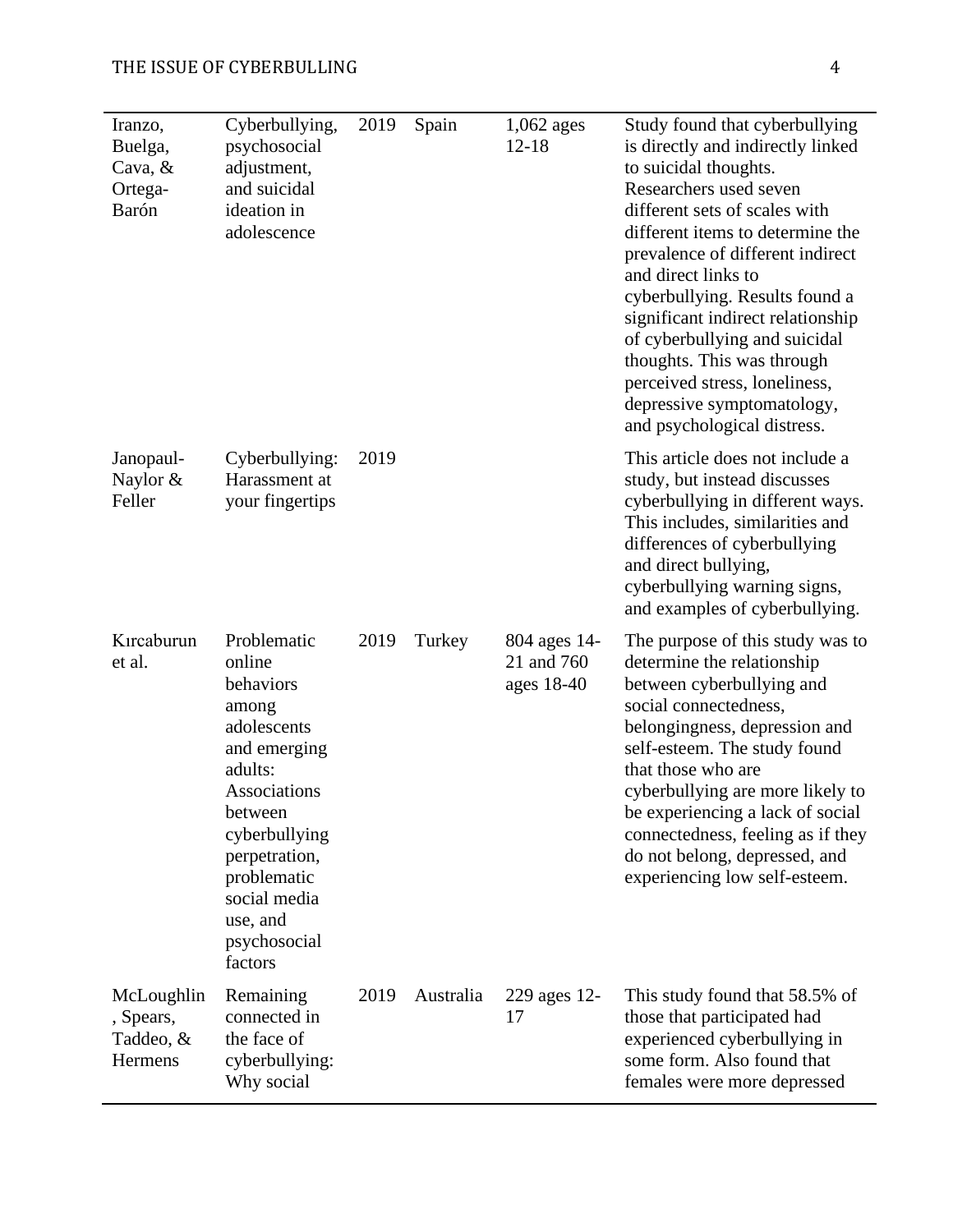|                                                               | connectedness<br>is important<br>for mental<br>health                                                                                                                            |      |                         |                    | and less connected socially.<br>Those that had been<br>cyberbullied, compared to those<br>that had not, had increased<br>levels of depression, anxiety<br>and stress along with lower<br>levels of social connectedness<br>based on the scores of the scales<br>provided by the participants.                                                                                                                                                                                                                                                                                                                                                                                                                                                                                                                                                                                                                                                                                                                                                                 |
|---------------------------------------------------------------|----------------------------------------------------------------------------------------------------------------------------------------------------------------------------------|------|-------------------------|--------------------|---------------------------------------------------------------------------------------------------------------------------------------------------------------------------------------------------------------------------------------------------------------------------------------------------------------------------------------------------------------------------------------------------------------------------------------------------------------------------------------------------------------------------------------------------------------------------------------------------------------------------------------------------------------------------------------------------------------------------------------------------------------------------------------------------------------------------------------------------------------------------------------------------------------------------------------------------------------------------------------------------------------------------------------------------------------|
| Schultze-<br>Krumbholz,<br>Hess,<br>Pfetsch, &<br>Scheithauer | Who is<br>involved in<br>cyberbullying?<br>Latent class<br>analysis of<br>cyberbullying<br>roles and their<br>associations<br>with<br>aggression,<br>self-esteem,<br>and empathy | 2018 | Germany                 | 849 ages 11-<br>17 | This study looked at the<br>different roles in cyberbullying<br>outside of just the cyberbully<br>and the cyberbullying victim.<br>Almost one third (28.4%) of the<br>participants were considered<br>communicating outsiders. These<br>were people who would<br>mention an issue they saw to a<br>parent or adult, but otherwise<br>were not involved. Aggressive<br>defenders made up 9.5% of the<br>participants. They are more<br>likely to tell their peers and to<br>confront the bully or try to help<br>the victim, but do not tend to<br>tell adults. Bully-victims made<br>up 7.1% of the participants.<br>They are less likely to defend<br>the victim and are more likely<br>to tell their peers and endorse<br>antisocial behavior. Prosocial<br>defenders made up 52.2% of the<br>participants. They are the most<br>likely to tell adults and comfort<br>the victim. The last group is the<br>assistants and they make up<br>2.8% of the participants. They<br>do not tend to help or intervene<br>and are likely to join in<br>cyberbullying. |
| Shakir et al.                                                 | Do our<br>adolescents<br>know they are<br>cyberbullying<br>victims?                                                                                                              | 2019 | United<br><b>States</b> | 539 ages 11-<br>19 | The purpose of this study was to<br>determine how common<br>cyberbullying was on social<br>media and what the<br>sociodemographic                                                                                                                                                                                                                                                                                                                                                                                                                                                                                                                                                                                                                                                                                                                                                                                                                                                                                                                             |
|                                                               |                                                                                                                                                                                  |      |                         |                    |                                                                                                                                                                                                                                                                                                                                                                                                                                                                                                                                                                                                                                                                                                                                                                                                                                                                                                                                                                                                                                                               |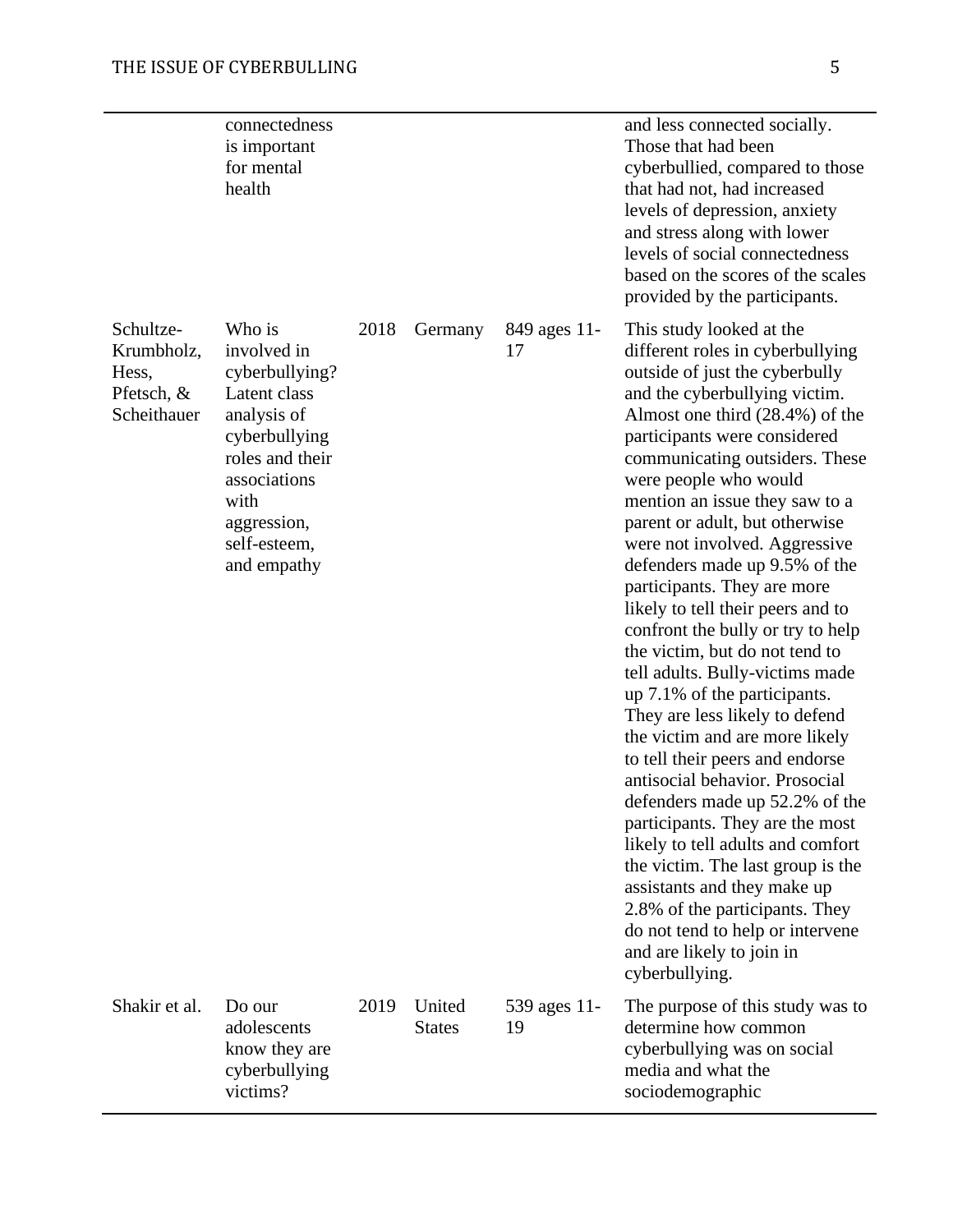|                                            |                                                                                                                                                          |      |           |                                             | characteristics were. The study<br>found that 40.6% noted that<br>they had experienced<br>cyberbullying and 56.4% knew<br>someone who had been<br>cyberbullied. It was also found<br>that anxiety was higher in<br>cyberbully victims compared to<br>those who were not cyberbully<br>victims (44.5% vs. 17.1%). The<br>study found that cyberbully<br>victims are more likely to be<br>younger, 14 or 15 years old and<br>that race and gender did not<br>appear to be a factor.      |
|--------------------------------------------|----------------------------------------------------------------------------------------------------------------------------------------------------------|------|-----------|---------------------------------------------|----------------------------------------------------------------------------------------------------------------------------------------------------------------------------------------------------------------------------------------------------------------------------------------------------------------------------------------------------------------------------------------------------------------------------------------------------------------------------------------|
| Thomas,<br>Scott,<br>Coates, $&$<br>Connor | Development<br>and validation<br>of the bullying<br>and<br>cyberbullying<br>scale for<br>adolescents: A<br>multi-<br>dimensional<br>measurement<br>model | 2019 | Australia | $1,217$ ages<br>$12 - 17$                   | This study used a pencil and<br>paper survey that dealt with<br>bullying. The study used four<br>types of bullying, verbal,<br>relational, physical and<br>cyberbullying. Those that were<br>victims experienced verbal<br>15%, relational 10.7%, physical<br>4.9%, and cyberbullying 1.4%.<br>Those that were the bullies<br>reported verbal 2.7%, relational<br>2.5%, cyberbullying 1.5% and<br>physical 1.4%. These<br>percentages are based on the<br>whole group of participants. |
| Tomczyk, &<br>Włoch                        | Cyberbullying<br>in the light of<br>challenges of<br>school-based<br>prevention                                                                          | 2019 | Poland    | 11 adults<br>who were<br>mostly<br>teachers | The purpose of this study was to<br>show the opinions about<br>cyberbullying prevention as<br>shown from teachers'<br>experiences. The participants<br>did not have a positive reaction<br>to the programs for<br>cyberbullying prevention that<br>were currently in place. The<br>study found that one of the best<br>ways to help prevent<br>cyberbullying or e-threats is to<br>increase the level of digital<br>safety in the school, which<br>requires an increase in digital     |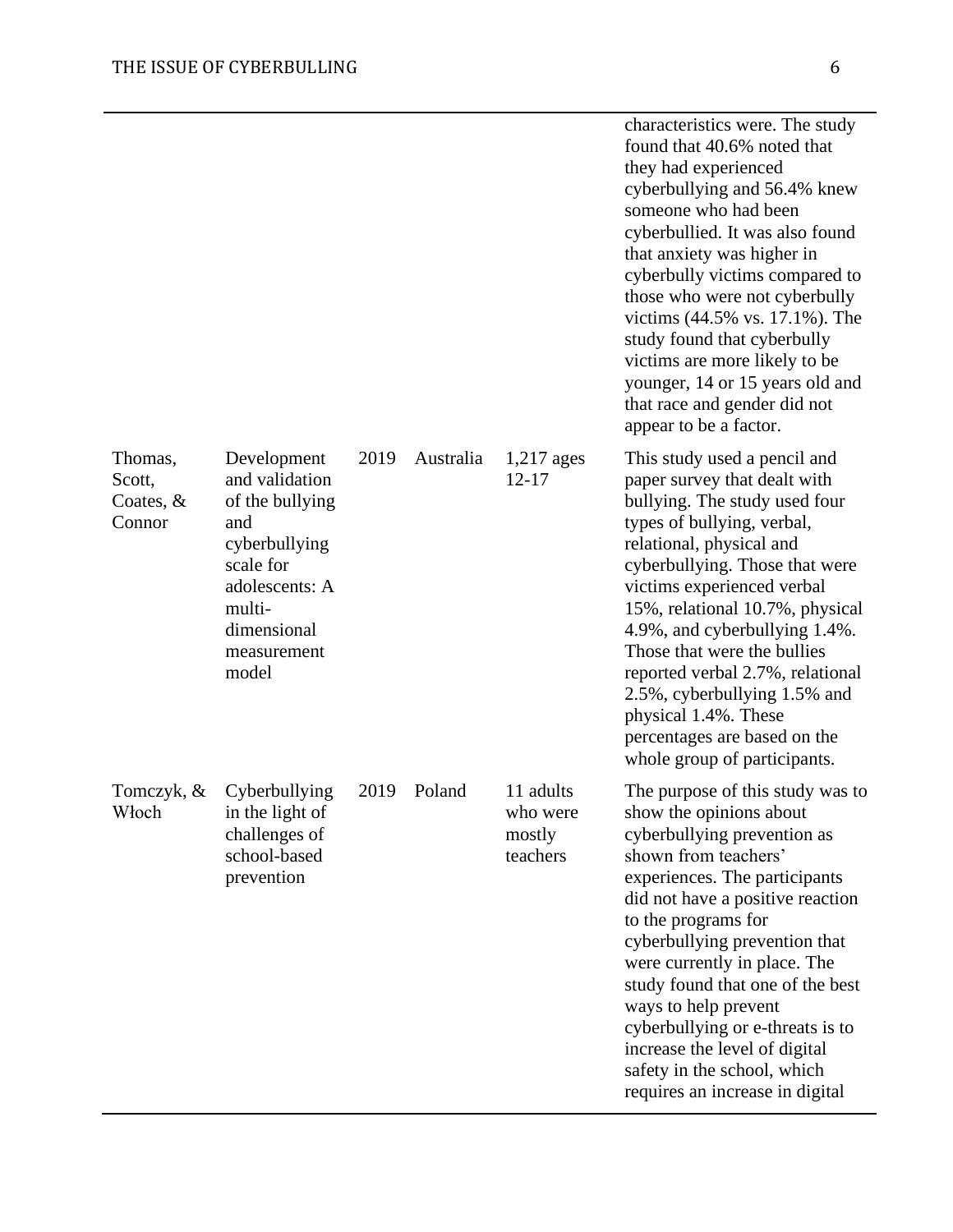|                       |                                                                                                                                                                  |      |                         |                         | literacy. The issue that was<br>determined is that this requires<br>effective, research based digital<br>literacy in the schools and this<br>will mean that new solutions<br>will need to be designed and<br>experimented with. |
|-----------------------|------------------------------------------------------------------------------------------------------------------------------------------------------------------|------|-------------------------|-------------------------|---------------------------------------------------------------------------------------------------------------------------------------------------------------------------------------------------------------------------------|
| Walters &<br>Espelage | Assessing the<br>relationship<br>between cyber<br>and traditional<br>forms of<br>bullying and<br>sexual<br>harassment:<br>Stepping<br>stones of<br>displacement? | 2020 | United<br><b>States</b> | $2,039$ ages<br>$11-19$ | This study found that there was<br>a correlation of direct bullying<br>victimization leading to<br>eventual cyberbullying, but<br>there was no correlation of<br>cyberbullying leading to<br>eventual direct bullying.          |

## **Direct Bullying vs. Cyberbullying**

Direct bullying and cyberbullying are both bullying and can happen without responsible adults' knowledge. However, this is where the similarities stop. There are some obvious differences such as direct bullying is face to face while cyberbullying uses technology and can be anonymous. Direct bullying has a limited amount of time that it can occur because the bully and the victim both have to be present whereas cyberbullying can happen anywhere and anytime. There are less obvious differences such as the power imbalance. During direct bullying, the bully is typically older, bigger or stronger. During cyberbullying, the bully might be younger, smaller, and weaker, but also be smarter and more advanced with technology (Janopaul-Naylor, E., & Feller, E., 2019). "Messages and photos posted in cyberspace become part of the public domain and thereby take on permanence, allowing the victim to be re-exposed to the trauma long after the initial message or post. This is in contrast to previous generations when bullying was more finite, limited by time, location, and the local audience," (Shakir et al., 2019). Cyberbullying can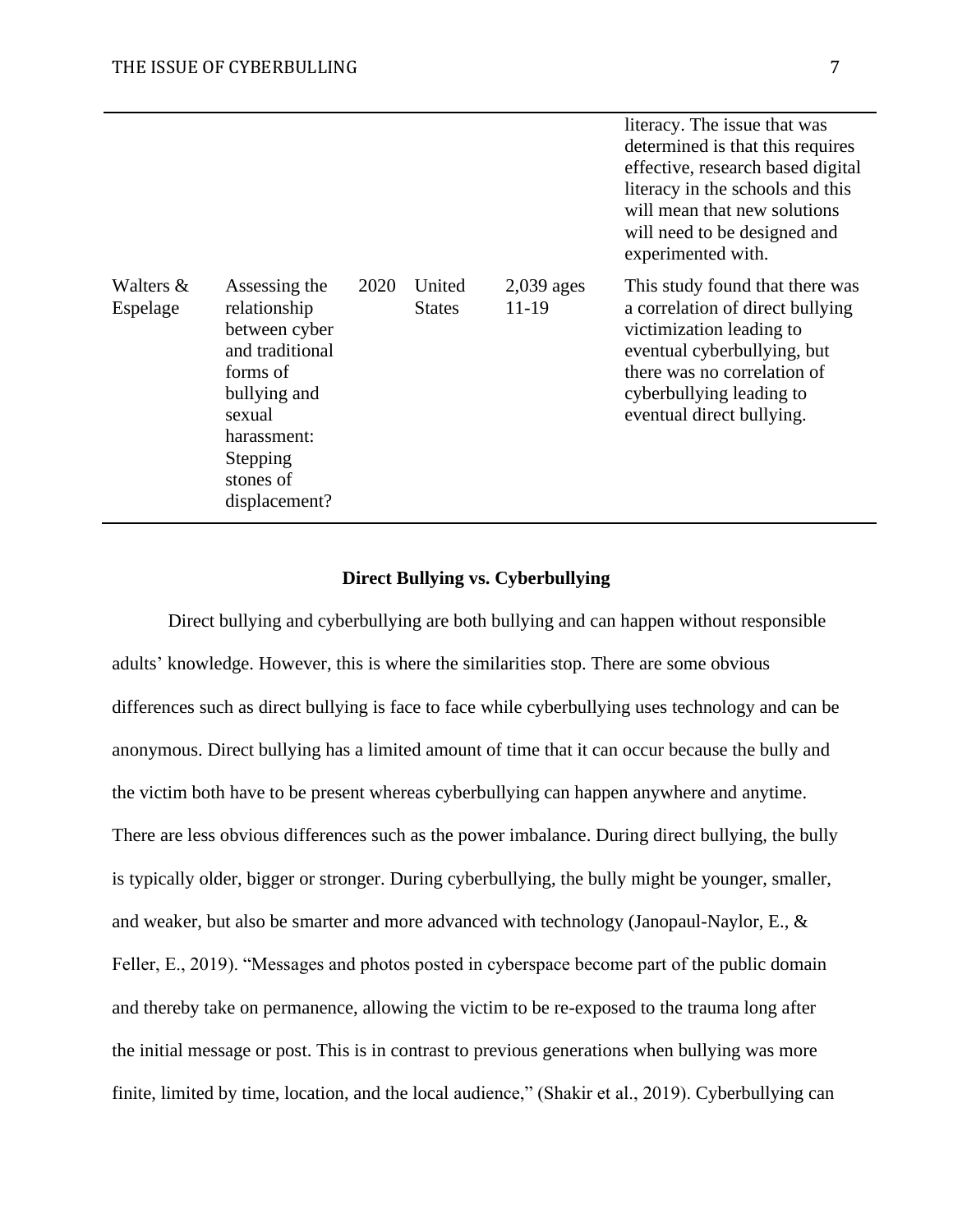be more harmful because during direct bullying, the person can step away and the only fragment left is what is in their memory. Although they are different, direct bullying and cyberbullying can occur at the same time, such as, bullying in the form of name-calling or spreading rumors can be done in-person or online (Thomas, Scott, Coates, & Connor, 2019). A student might get picked on at school by getting called names and then when he gets on his phone he is also receiving messages calling him names.

#### **Statistics**

According to Shakir et al., 15.5% of high school students reported being cyberbullied in the 12 months prior to the survey done in 2015 by the Center for Disease Control and Prevention. This number was similar when compared to the statistics from 2013 (Shakir et al., 2019). Another finding in the Shakir et al. study was that white females were more likely to be cyberbullied than any other group based on race and gender (Shakir et al., 2019). Shakir et al. completed their own survey, which included 539, 11-19 year old students. When asked about being cyberbullied, 218 students identified that they had been cyberbullied in some form, which was 40.6% of the students surveyed. Those 40.6% were then asked if this made them want to stop using social media and only 19% of the students said yes. According to this survey, those who are cyberbullied are more likely to be younger, 14 or 15 years old, have a medical condition, and claim to have depression and anxiety, race and gender did not seem to be a factor (Shakir et al., 2019). In another study it was found that the most common group that faces cyberbullying is females in  $7<sup>th</sup>$  and  $8<sup>th</sup>$  grade (Iranzo, Buelga, Cava, & Ortega-Barón, 2019). Girls tend to more commonly be the victim of an incident of online aggression (Janopaul-Naylor, E., & Feller, E., 2019).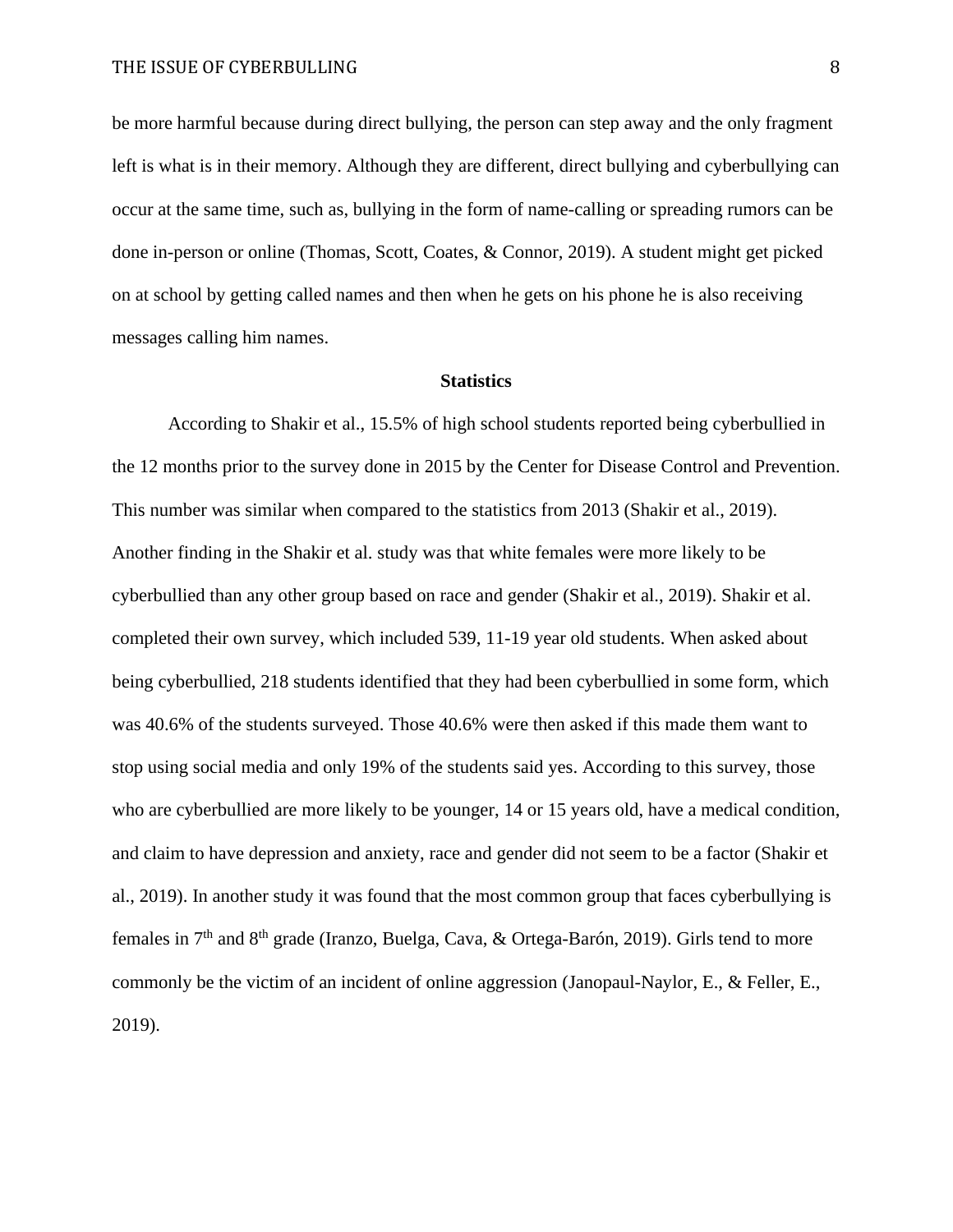20-40% of young people are affected by cyberbullying (Kırcaburun et al., 2019). Iranzo, Buelga, Cava, and Ortega-Barón, found that 2-57% are affected by cyberbullying with the average being 23%. These numbers were taken from studies that the authors, Iranzo, Buelga, Cava, and Ortega-Barón reviewed. According to the literature, the amount of people affected by cyberbullying is 15.5-40% of all students and girls around the ages of 14 or 15 are more likely to be the victims.

# **Importance of Stopping Cyberbullying**

"Consequently, teens who report cyberbullying and school bullying are more likely to report lower life satisfaction and are at the highest risk for suicide," (Shakir et al., 2019). This alone shows why it is so important to understand cyberbullying and find ways to stop it before it's too late. Depression and anxiety increase as children progress into adolescence. Because of this, adolescence is already a very vulnerable time. Cyberbullying is linked to depression and anxiety in adolescents (McLoughlin, Spears, Taddeo, & Hermens, 2019). One thing that helps reduce depression is social connectedness. "Furthermore, research shows that higher levels of social connectedness may result in more positive mental health and wellbeing," (McLoughlin, Spears, Taddeo, & Hermens, 2019). If adolescents are impacted positively by being connected socially, then when they are being cyberbullied and they are being pulled away from the social connections it is going to impact them negatively. Preventing cyberbullying would mean helping decrease rates of depression, anxiety, and suicide in adolescents.

#### **Factors**

There are many different reasons why cyberbullying happens. "The fact that cyberbullying perpetrators do not need to know their victim and do not see the results of their actions are among the factors that can increase the frequency of CBP," (Kırcaburun et al., 2019).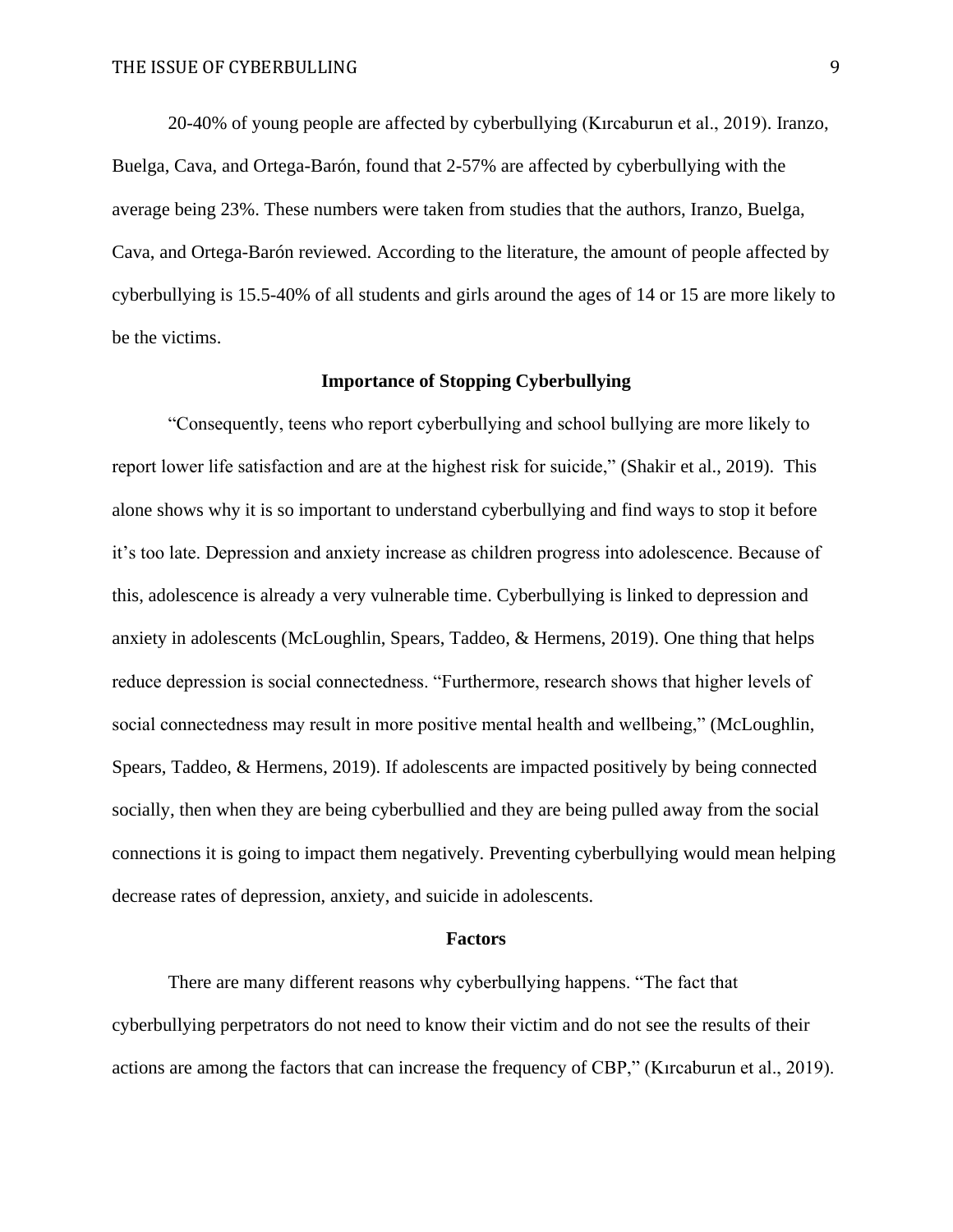CBP, as mentioned in the previous quote, stands for cyberbullying perpetration. According to Walters and Espelage, "An alternate and perhaps more defensible conceptualization is that children learn the techniques of bullying, not only from each other, as postulated by social learning theory (Akers, 1998; Bandura, 1986), but also by experimenting with bullying in a relatively safe environment." As stated in the above quote by Kircaburun et al., cyberbullying may be seen as a relatively safe environment because the cyberbully does not see or may not even know their victim. Because cyberbullying is done in what seems to be a safe environment, children can try it out and learn by actually doing it instead of just learning by watching others.

According to Walters and Espelage, in the past, research showed that from middle school to high school the frequency of cyberbullying increases and direct bullying decreases. This would mean that in many cases bullying came before cyberbullying, but more recent research has shown that cyberbullying is becoming more common in both age groups (Walters & Espelage, 2020). The main reason for cyberbullying becoming more common among middle school students now than previously is that technology is becoming more widely available. According to Kırcaburun et al., there was a study published in January of 2017 that found that social media users had increased by 21% all across the world as compared to the year before.

Students with disabilities are more likely to cyberbully than those without disabilities because they do not always understand conflict resolution strategies. This is especially true when the disability hinders their social skills such as students on the Autism Spectrum. "Individuals with disabilities may be more likely than those without to engage in retaliatory bullying, perhaps due to the perception of fewer response alternatives," (Beer, Hawkings, Hewitson & Hallett, 2019). This retaliatory bullying is often done in the form of cyberbullying due to a deficit in social skills (Beer, Hawkings, Hewitson & Hallett, 2019).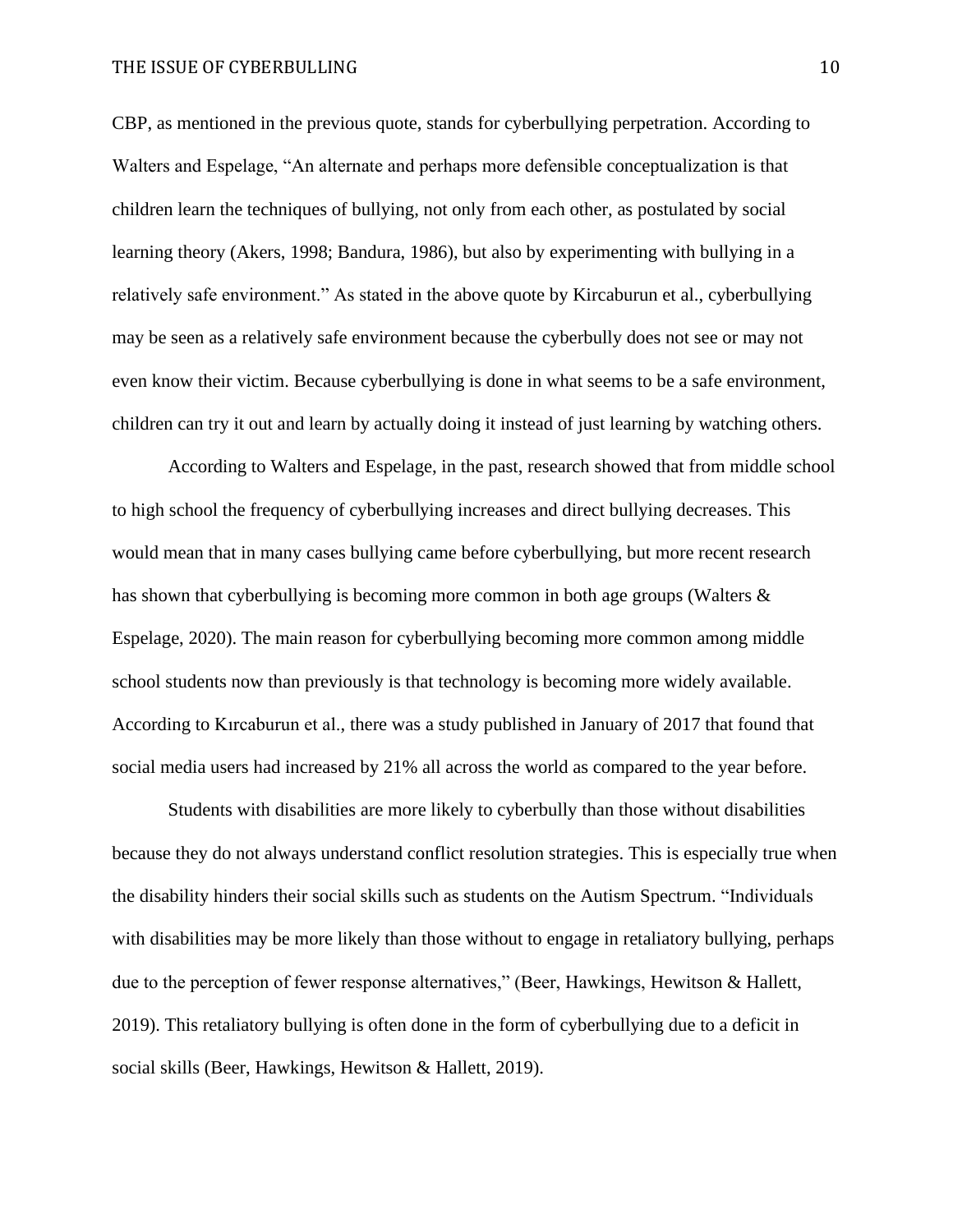Bystanders are always an important part of social interactions. Acceptable social behavior varies based on the group. People tend to watch for cues from bystanders to determine if the social behavior is acceptable for that group. "In cases of indirect cyberbullying, the audience represent a necessary precondition for cyberbullying and how these persons (or bystanders) react to the incident can influence the further process of cyberbullying considerably," (Schultze-Krumbholz, Hess, Pfetsch, & Scheithauer, 2018). Essentially, the lack of a bystander standing up for the victim is seen as approval for the behavior. Initial cyberbullying incidents may occur without much influence from bystanders, but how the bystanders react will typically determine if the cyberbullying continues.

Those cyberbullying tend to be people who have been cyberbullied themselves. "A unique finding in our study is that a majority of adolescents who reported cyberbullying on SM also report having been cyberbullied," (Shakir et al., 2019). The study does not report whether or not these cyberbullies are victims or the bullies first. Supporting those who have been cyberbullied could help to eliminate the amount of cyberbullying because they may be less likely to cyberbully themselves. Kırcaburun et al., found that there was a relationship between cyberbullies and social connectedness, belongingness, depression and self-esteem (Kırcaburun et al., 2019). When an individual is dealing with these kinds of emotions, they have a higher chance of lashing out at those around them and this can come in the form of cyberbullying.

#### **What Teachers can do**

Understanding the warning signs of a student being cyberbullied is the first thing that a teacher should do to help students. "Warning signs can include poor school performance or frequent absences, avoidance of computers, cell phones and other devices, stress when receiving email, instant messages or text," (Janopaul-Naylor & Feller, 2019). Other potential warnings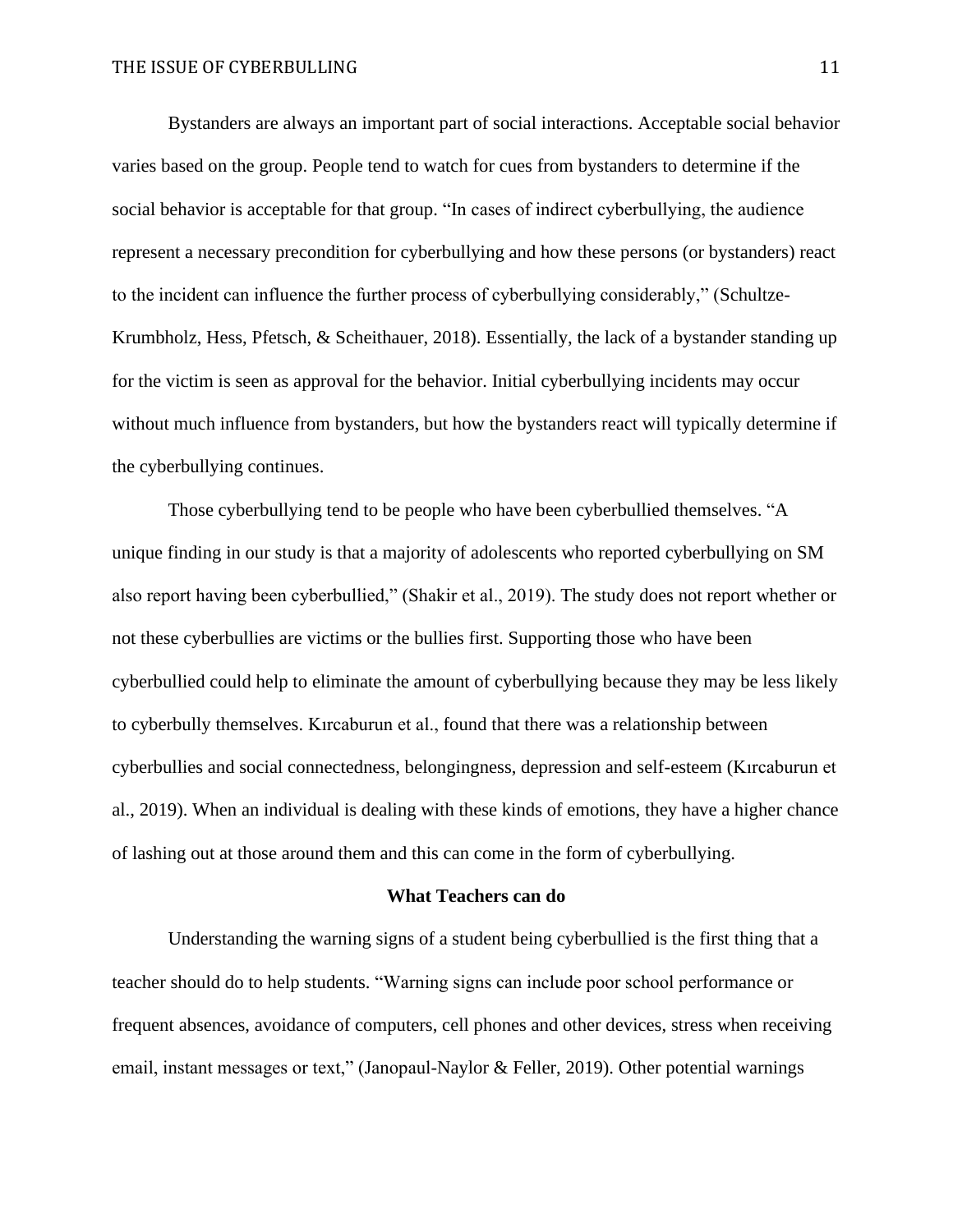signs could be depression, anxiety, or even mood swings (Janopaul-Naylor & Feller, 2019). Students may never say anything to an adult about being cyberbullied so it is important to understand and recognize the warning signs.

Schools are expected to have policies in place against cyberbullying, but this can actually do more harm than good because the policies tend to be ineffective (Beer, Hawkins, Hewitson & Hallett 2019). The main reason the policies do more harm is because a busy teacher might believe that the children are being protected by the policy and do not need to worry about cyberbullying. So the students not only aren't getting help from the policy, but they also aren't getting help from their teacher (Beer, Hawkins, Hewitson & Hallett 2019). Although all policies are different, from my experience, many seem to have a similar concept, which is that the students are to come to an adult if they are being cyberbullied. This is usually accompanied by a school gathering to discuss that students need to be nice to each other online and offline. Using a gathering like this in a large group is not likely to influence many students and when being told by the principal or administration that they can go to a teacher for help, the students are not likely to go. The best way to get students to go to an adult for help is for the teachers themselves to be open and show their students they can come to them for help.

There are a lot of different ways that teachers and adults can help students when it comes to cyberbullying. The issue is that there is not a single answer that can solely help solve cyberbullying. Different techniques need to be used together. Some of these techniques are: teaching students the proper way to use technology, informing students they can come to the teacher or adult when they are cyberbullied, and not allowing phones or other personal devices during school hours. Although these three techniques may seem great, they all have their issues. Some students, even after being taught not to, are still going to cyberbully. Not all students will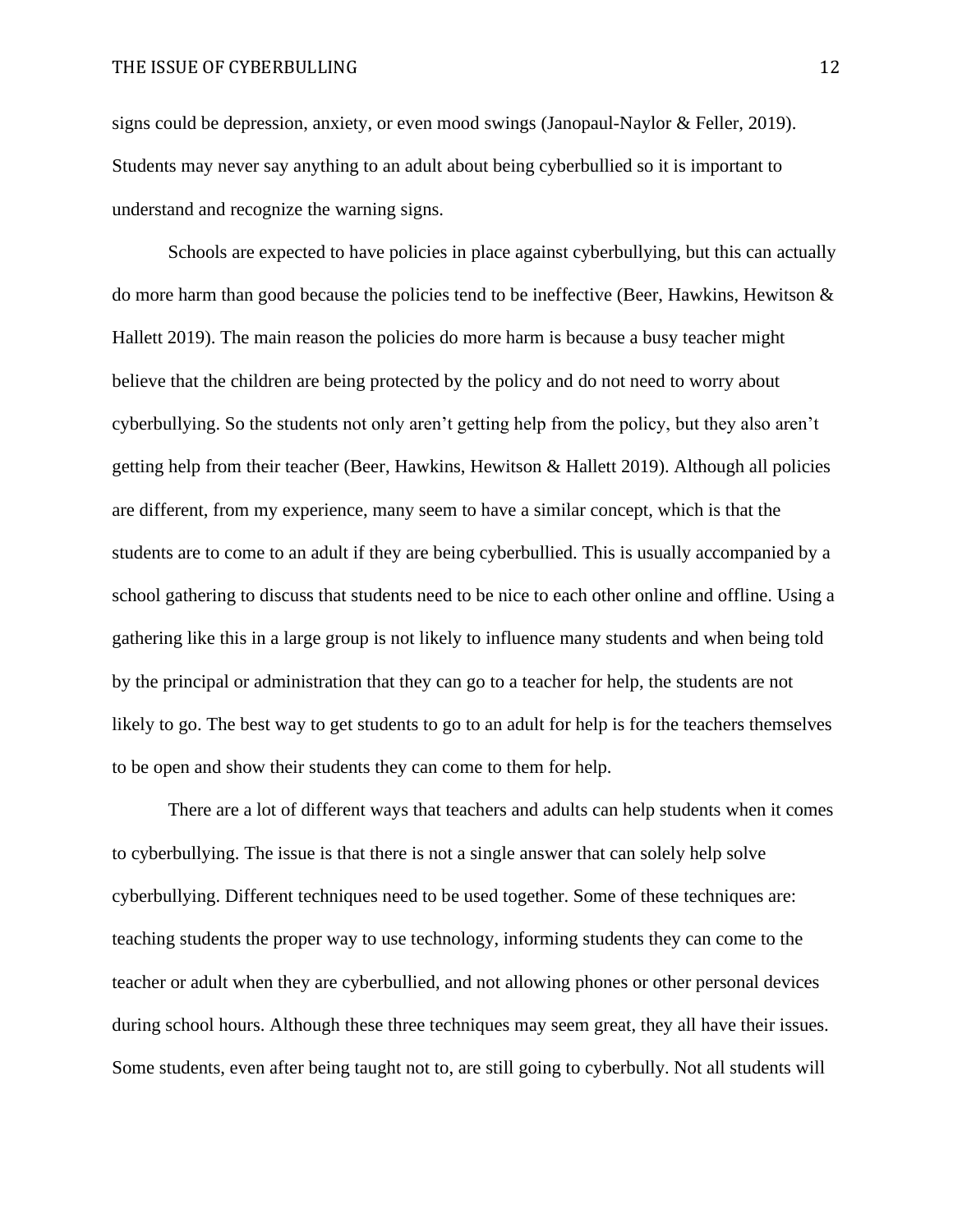### THE ISSUE OF CYBERBULLING 13

have the courage to go to a teacher or adult when they are being cyberbullied. Finally, not allowing phones or other personal devices during school hours will help with the issue during those specific hours, but then when they get their phone back it is still an issue. This could help some students who are or have been victims feel more comfortable at school because they know that during those hours they are relatively safe.

One of the best ways for a teacher to start making a difference is by educating themselves. There are many ways that teachers can educate themselves on cyberbullying. The most convenient way to do this would be to do some research online. When the word "cyberbullying" is put into Google Scholar, over 77,000 articles are found. More current research is best, so when filtered for articles written in 2016 or later, over 29,000 articles are found. Teachers could use this as a resource to find articles to educate themselves. Narrowing down the search more would be helpful and depend on each individual teacher. Searches could be done for "cyberbullying victim," "cyberbullying at school," or "cyberbullying bystander" etc. This is a great resource for teachers as there are many different studies that can be found to help learn about the prevalence and what has been shown to help with cyberbullying. Another way that teachers could educate themselves is by finding professional development that covers cyberbullying. One organization that does these kinds of professional developments is ADL (Anti-Defamation League), which is based in New York. These are typically either half day or full day sessions ("Bullying and cyberbullying workshops," n.d.). When a teacher believes that they can make a difference they are more likely to step in and help. "Implementation of effective curricula requires teachers read the recent subject matter literature, invest in their professional development (e.g. by participating in conferences, courses, online trainings) and improve their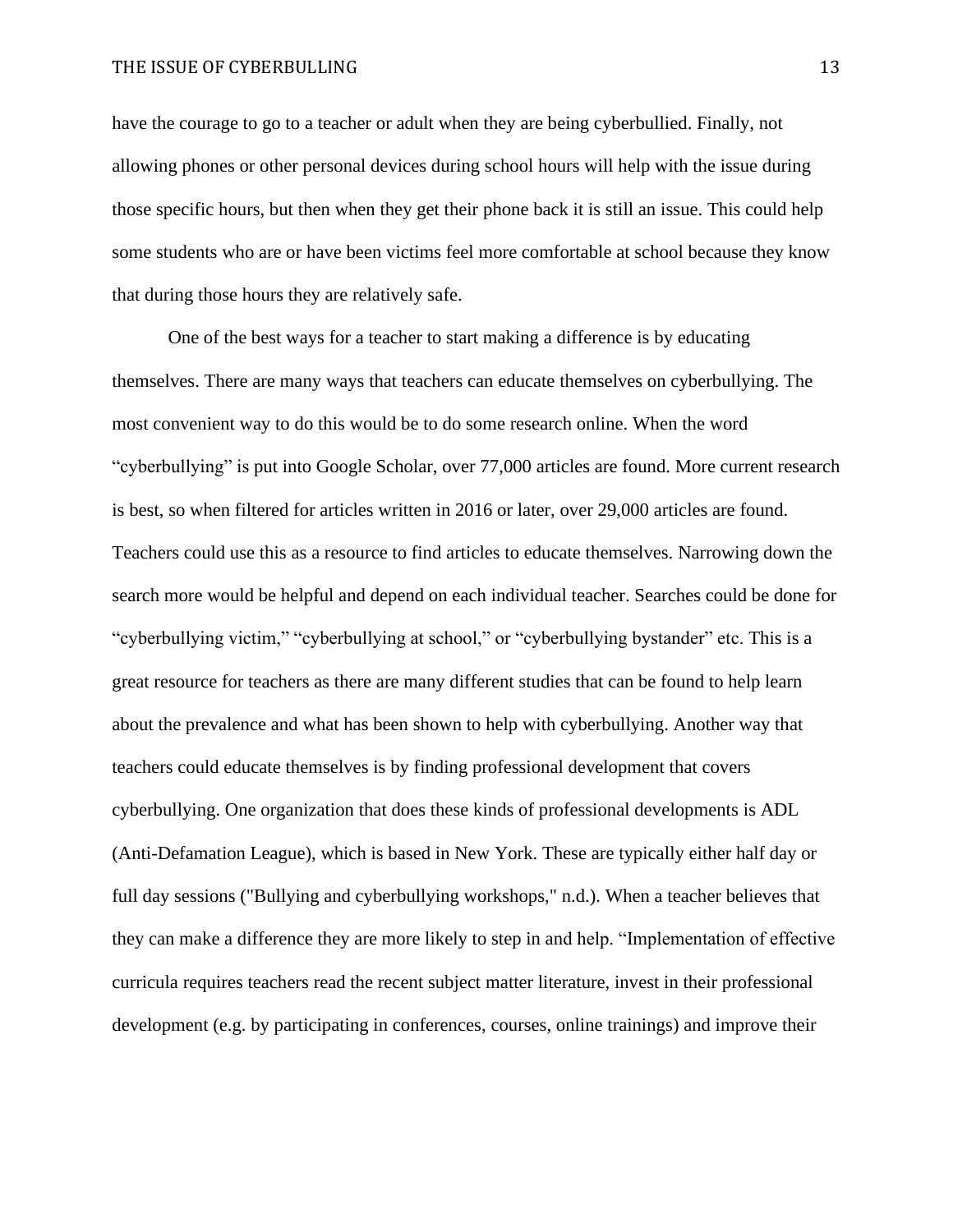digital literacy," (Tomczyk, & Włoch, 2019). By educating themselves, the teachers will feel more confident in their abilities to help and be more likely to at least try.

# **Conclusion**

Cyberbullying is an issue that can cause anxiety, depression, and even suicidal ideation. Because of this, it is important that as teachers, we work to help those who have been affected and prevent it any way that we can. Learning more is one of the first steps for any teacher because the more you know, the more likely you are to step in. Adults other than teachers can make a big difference in the life of a student who is being cyberbullied. Together, we need to learn more and work together to make our students safe.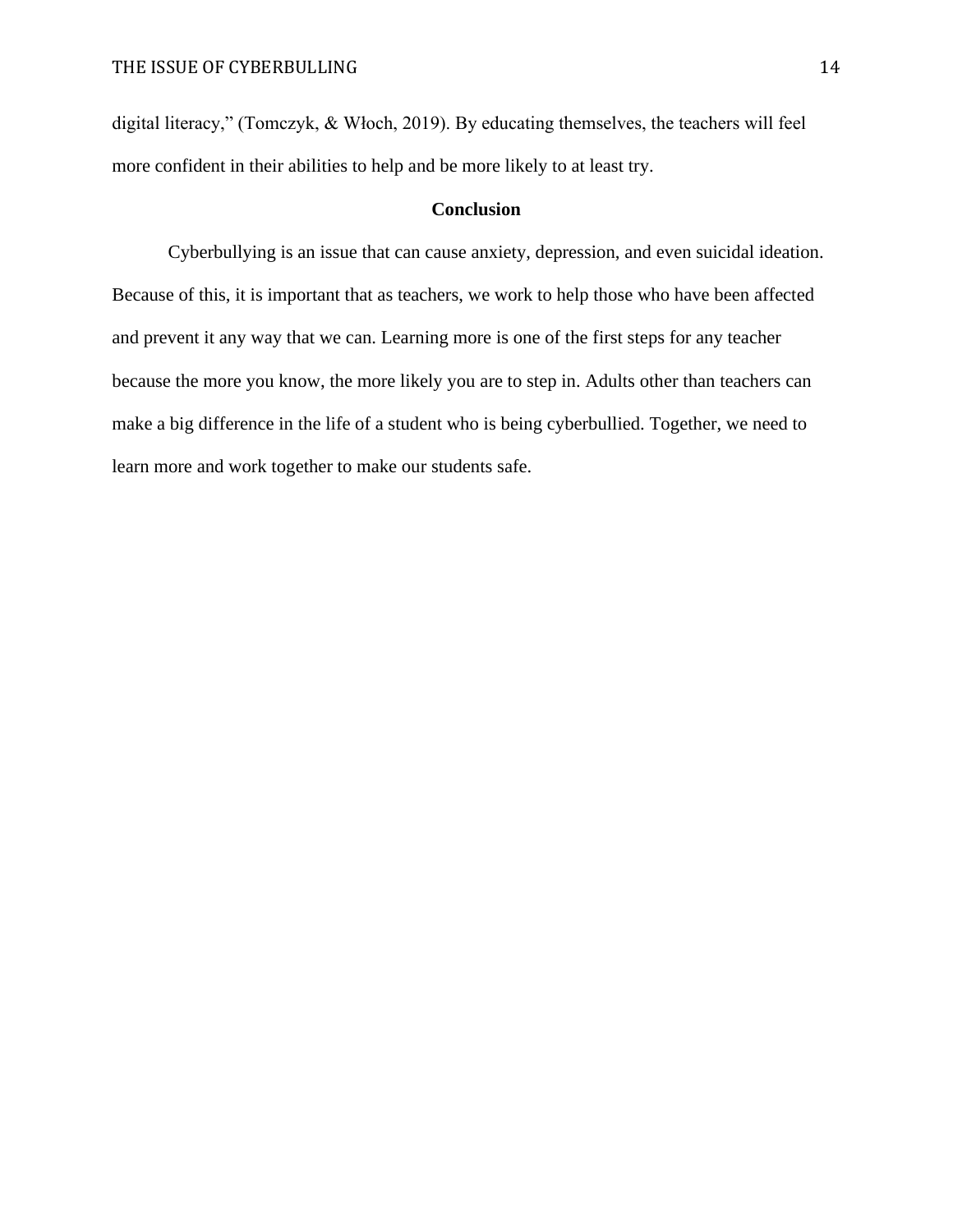#### Works Cited

- Beer, P., Hawkins, C., Hewitson, D., & Hallett, F. (2019). Perpetrators, victims, bystanders and upstanders: cyberbullying in a special school context. *Support for Learning*, *34*(3), 340– 356.<https://doi-org.ezproxy.uakron.edu:2443/10.1111/1467-9604.12259>
- *Bullying and cyberbullying workshops*. (n.d.). Anti-Defamation League. Retrieved November 3, 2020, from [https://www.adl.org/education/resources/tools-and-strategies/bullying-and](https://www.adl.org/education/resources/tools-and-strategies/bullying-and-cyberbullying-workshops)[cyberbullying-workshops](https://www.adl.org/education/resources/tools-and-strategies/bullying-and-cyberbullying-workshops)
- Iranzo, B., Buelga, S., Cava, M.-J., & Ortega-Barón, J. (2019). Cyberbullying, Psychosocial Adjustment, and Suicidal Ideation in Adolescence. *Psychosocial Intervention*, *28*(2), 75– 81.<https://doi-org.ezproxy.uakron.edu:2443/10.5093/pi2019a5>
- Janopaul-Naylor, E., & Feller, E. (2019). Cyberbullying: Harassment at your fingertips. *Rhode Island Medical Journal*, *102*(9), 7–9.
- Kırcaburun, K., Kokkinos, C. M., Demetrovics, Z., Király, O., Griffiths, M. D., & Çolak, T. S. (2019). Problematic Online Behaviors among Adolescents and Emerging Adults: Associations between Cyberbullying Perpetration, Problematic Social Media Use, and Psychosocial Factors. *International Journal of Mental Health & Addiction*, *17*(4), 891– 908.<https://doi-org.ezproxy.uakron.edu:2443/10.1007/s11469-018-9894-8>
- McLoughlin, L. T., Spears, B. A., Taddeo, C. M., & Hermens, D. F. (2019). Remaining connected in the face of cyberbullying: Why social connectedness is important for mental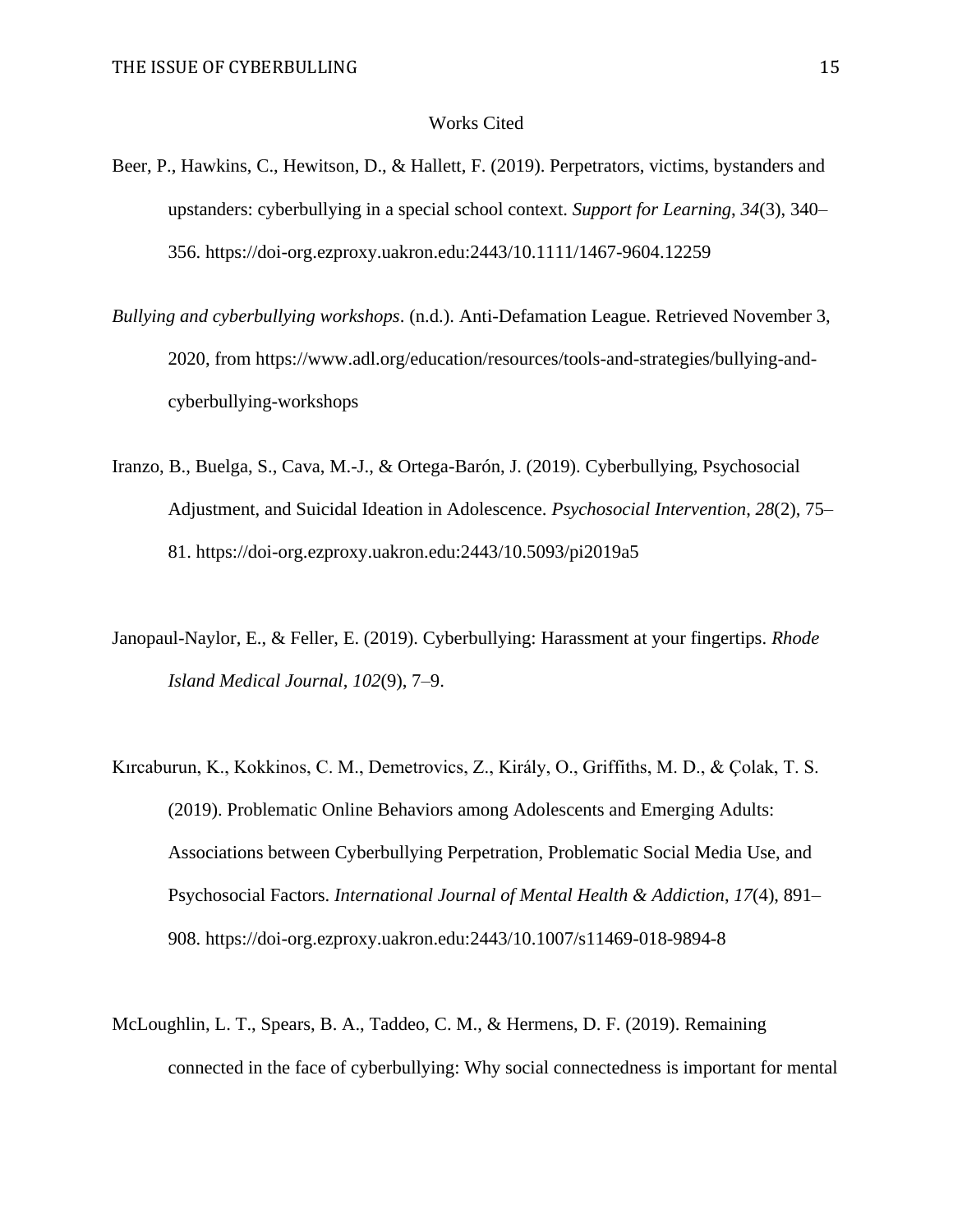health. *Psychology in the Schools*, *56*(6), 945–958. [https://doi](https://doi-org.ezproxy.uakron.edu:2443/10.1002/pits.22232)[org.ezproxy.uakron.edu:2443/10.1002/pits.22232](https://doi-org.ezproxy.uakron.edu:2443/10.1002/pits.22232)

- Schultze-Krumbholz, A., Hess, M., Pfetsch, J., & Scheithauer, H. (2018). Who is involved in cyberbullying? Latent class analysis of cyberbullying roles and their associations with aggression, self-esteem, and empathy. *Cyberpsychology*, *12*(4), 1–21. [https://doi](https://doi-org.ezproxy.uakron.edu:2443/10.5817/CP2018-4-2)[org.ezproxy.uakron.edu:2443/10.5817/CP2018-4-2](https://doi-org.ezproxy.uakron.edu:2443/10.5817/CP2018-4-2)
- Shakir, T., Bhandari, N., Andrews, A., Zmitrovich, A., McCracken, C., Gadomski, J., Morris, C. R., & Jain, S. (2019). Do Our Adolescents Know They Are Cyberbullying Victims? *Journal of Infant, Child & Adolescent Psychotherapy*, *18*(1), 93–101. [https://doi](https://doi-org.ezproxy.uakron.edu:2443/10.1080/15289168.2018.1565004)[org.ezproxy.uakron.edu:2443/10.1080/15289168.2018.1565004](https://doi-org.ezproxy.uakron.edu:2443/10.1080/15289168.2018.1565004)
- Stopbullying.gov. (2019, December 4). What Is Cyberbullying. Retrieved from https://www.stopbullying.gov/cyberbullying/what-is-it
- Thomas, H. J., Scott, J. G., Coates, J. M., & Connor, J. P. (2019). Development and validation of the Bullying and Cyberbullying Scale for Adolescents: A multi‐dimensional measurement model. *British Journal of Educational Psychology*, *89*(1), 75–94. <https://doi-org.ezproxy.uakron.edu:2443/10.1111/bjep.12223>
- Tomczyk, Ł., & Włoch, A. (2019). Cyberbullying in the Light of Challenges of School-Based Prevention. *International Journal of Cognitive Research in Science, Engineering &*